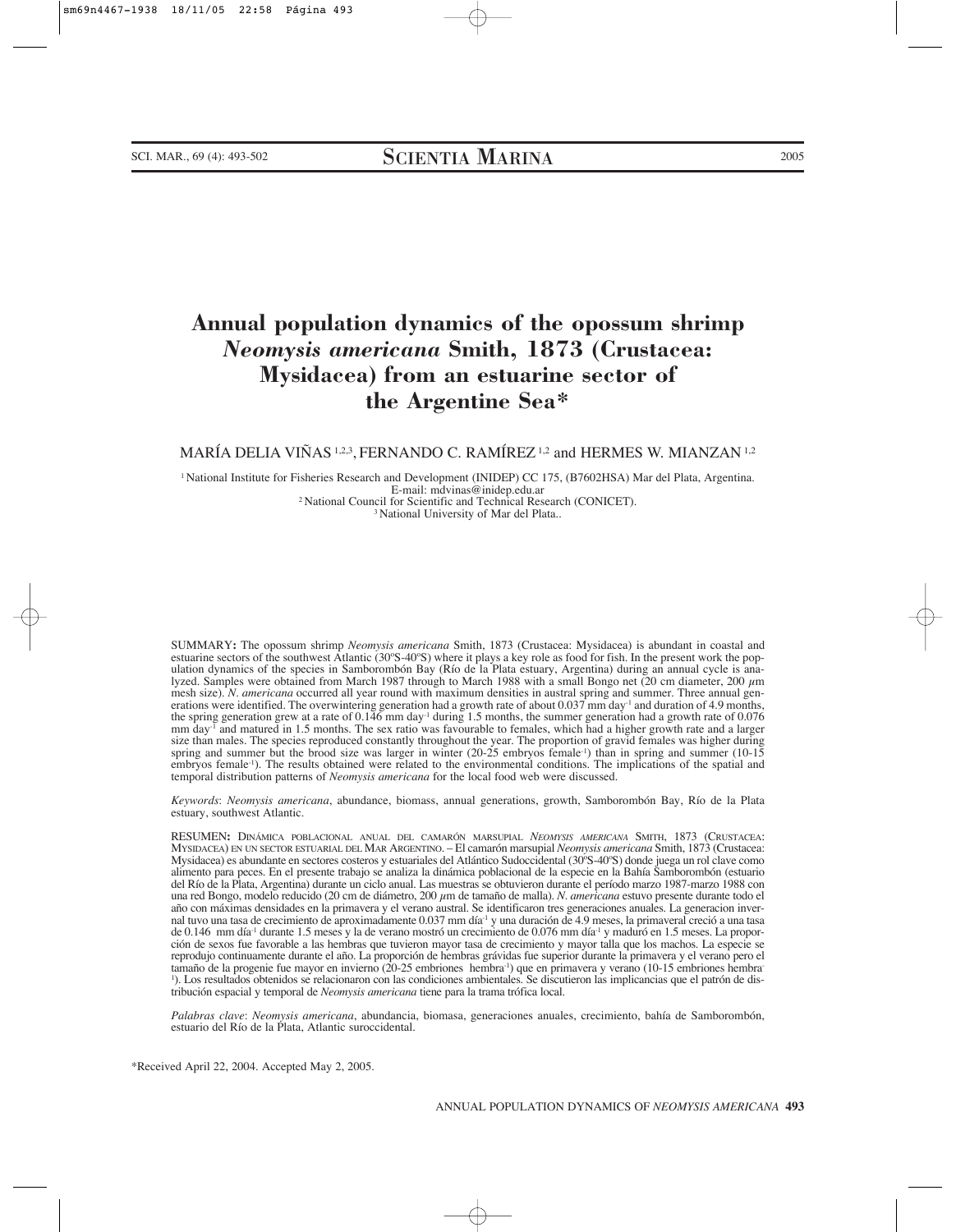#### INTRODUCTION

Mysids are important in the ecosystem due to their capability to transform the organic detritus—which is very abundant in their habitats—into available biomass for higher trophic levels (Corey, 1988). Their largest concentrations undoubtedly occur in coastal regions where they constitute an important potential food resource for coastal fishes (Mauchline, 1980).

The opossum shrimp *Neomysis americana* (Crustacea, Mysidacea) is the most abundant shallow living mysid inhabiting the coastal and estuarine waters of eastern United States, from 55ºN to 35ºN (Hopkins, 1965; Wigley and Burns, 1971; Williams *et al*., 1974; Corey, 1988). Its presence in the southwest Atlantic was reported for several coastal and estuarine sectors of the Argentine, Uruguayan and Brazilian Sea (González, 1974; Mianzan *et al*., 1989; Hoffmeyer, 1990; Gomes Tavares and Bond-Buckup, 1991; Bond-Buckup and Gomes Tavares, 1998; Calliari *et al*., 2001; Freitas and Montú, 2001). In the Samborombón Bay (36ºS and 57ºW), within the Río de la Plata estuary, *N. americana* constitutes one of the few dominant species of the net zooplankton community (Mianzan *et al*., 1989; Viñas *et al*., 1994). The bay is the main nursery area for many of the fish species inhabiting the Río de la Plata estuary and which contribute substantially to coastal fisheries of Argentina and Uruguay (Lasta, 1995).

It was suggested that one of the conditions that most favours the bay as a nursery ground for fish is food availability (Lasta, 1995). In several previous papers it was stated that *N. americana* is the main prey for most juvenile fish (Giangiobbe and Sánchez, 1993; Sánchez *et al*., 1991; MS; Giberto *et al*., 2001), including whitemouth croaker (*Micropogonias furnieri*), the species with the highest commercial value for regional coastal fisheries (Sánchez *et al*., 1991; Macchi *et al*., 1996). In spite of the key role mysid plays in the local food web, no studies concerning its life cycle in Samborombón Bay have been conducted to date.

In the present work the population dynamics of *N. americana* during an annual cycle was analyzed. Abundance and biomass at different developmental stages, the number, timing and growth rates of seasonal generations as well as other population parameters such as sex ratio, proportion of gravid females, fecundity and size variations of adults were also studied. Results concerning the life cycle of *N. americana* in the bay were linked to the hydrographical conditions that prevailed during the study

year. The implications of the spatial and temporal distribution pattern of *Neomysis americana* for the local food web were discussed.

## MATERIALS AND METHODS

## **Study area**

Samborombón Bay (SB) extends from Punta Piedra to Punta Rasa (Fig. 1 A and B), and constitutes the main coastal accident of the Río de la Plata estuary. It has a maximum depth of 10 m and a depth/width ratio of 1/10000 which traduces in high influence of winds and tides (Guerrero *et al*., 1997). Its northern zone, from Punta Piedras to the mouth of the Salado and Samborombón rivers (Fig. 1 B), is under the influence of the Río de la Plata runoff. The almost permanent influx of marine waters is a feature of the southern sector. Salt marshes are well developed all along the shore of the bay, with a maximum covered surface in the southern sector.



FIG. 1. – (A) Study area and (B) location of the sampling stations. LANDSAT TM image showing the turbidity front location. (PP) Punta Piedras, (RS) Río Salado, (Rsa.) Río Samborombón, (PR) Punta Rasa.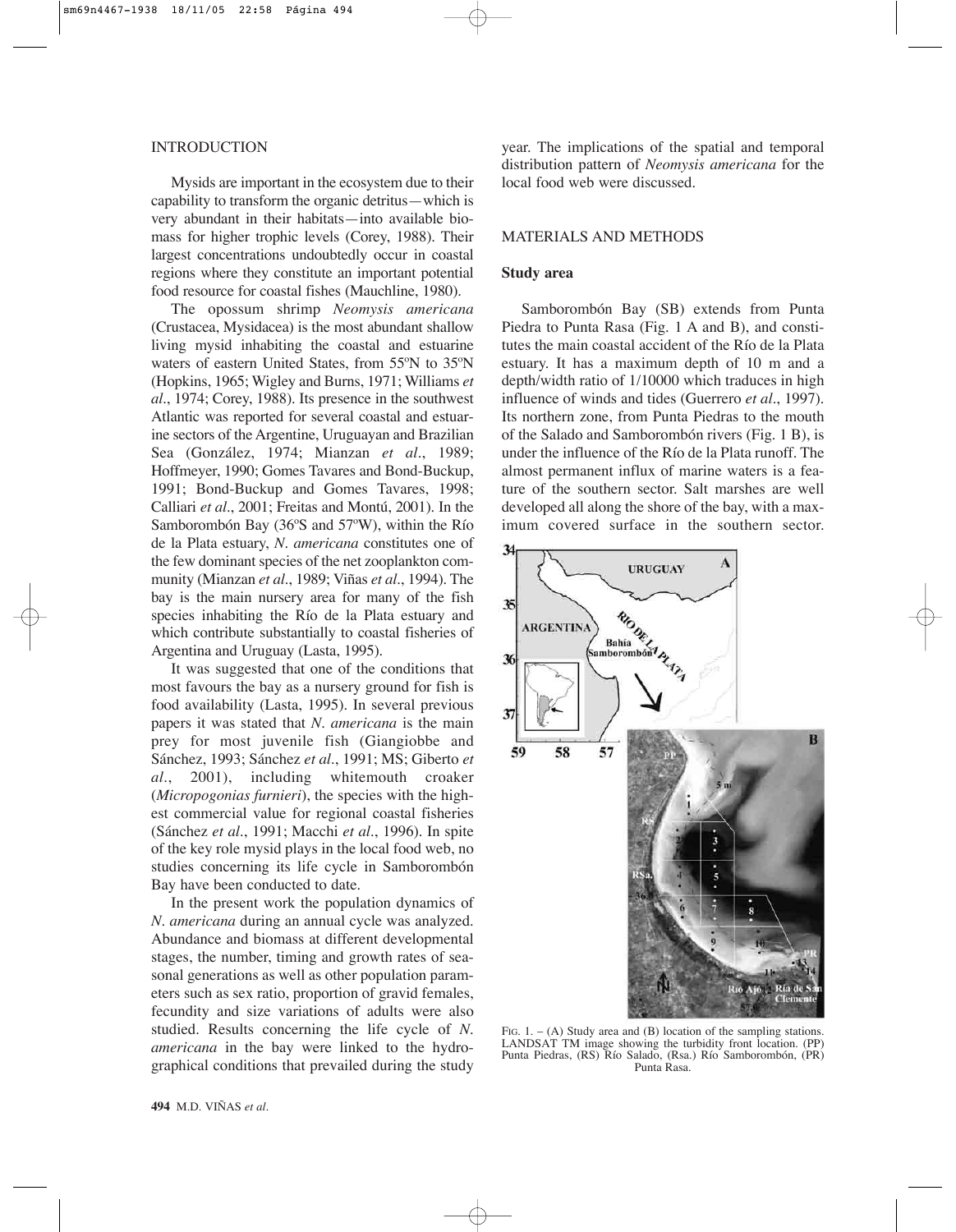Abundant halophyte plants, predominantly *Spartina* spp., that cover the coast and the salt marshes are responsible for most of the primary productivity. They provide the main source of organic matter and detritus to the bay (Boschi, 1988). Suspended sediments, mostly originating from the Río de la Plata river, are usually observed in the littoral fringe (Fig. 1B). The most abundant herbivorous organism in the *Spartina*-dominated marshes is the burrowing crab *Chasmagnathus granulata* (Boschi, 1964; Iribarne *et al*., 1997). The intricate physiography of these habitats provides a refuge for juveniles of many fish species (Lasta, 1995).

#### **Field sampling and sample laboratory analysis**

Samples were obtained during 9 research cruises carried out in the bay between March 1987 and March 1988 (Fig. 1 B) with a small Bongo net with a 20 cm diameter and 200  $\mu$ m mesh size (Smith and Richardson, 1977). Fourteen fixed stations were designed for fisheries research purposes. Two zooplankton samples were taken in each and their averages used here. In stations 11 through to 14 only one sample was obtained. The trawls were oblique from the bottom to the surface. The filtered water volume was estimated by means of a mechanical flowmeter. Samples were preserved in a 4 % formaldehyde solution.

Temperature (ºC) and salinity (PSU) data were obtained in each sampling station with a portable YSI S-C-T meter, model 33. Salinity samples were calibrated with an inducted Beckman RS9 salinometer and IAPSO sea-water P92 (29/10 1981). The final precision was 0.2 in temperature and 0.2 in salinity.

In the laboratory, taxonomical identification and sex determination were made with a binocular microscope following Tattersall (1951), and Williams *et al.* (1974). Specimens were classified into four categories based on sexual characteristics: (1) juveniles without visible sexual characteristics; (2) males with elongated fourth pleopods or papilla; (3) ungravid females with empty *marsupium*; (4) gravid females with eggs or larvae in the *marsupium.*

The sex ratio, estimated as the proportion of females in relation to the total amount of adults, and the size structure of the population were determined in each cruise. The total length (TL) of at least 100 individuals was measured (0.1 mm) from the *rostrum* to the end of the *telson*. Mysids tend to curl when preserved, so before measuring them individuals were put in a dorsal position and stretched slightly. Five consecutive 2 mm size classes were established; the first (2-4 mm) corresponded to juveniles. From 4 mm on, each size class was subdivided into the three following categories: males, ungravid females and gravid females. After the sex and measurements were established, individuals were included in one of the above mentioned categories. The standing crop was calculated indirectly for each sampling date from the size structure of the population and the length-weight relationship proposed by Richards and Riley (1967), for the species. The equations are:

Log  $(DW + 1) = 0.975$  Log TL  $- 0.598$ for individuals collected in autumn-winter and

 $Log (DW + 1) = 0.742 Log TL - 0.813$ for individuals collected in spring-summer.

Total length (TL) in mm and dry weight (DW) in mg.

The mean fecundity estimate was obtained following Clutter and Theilacker (1971). To make this estimate only gravid females with an undamaged *marsupium* were selected from each sample. The number of eggs or young stages was recorded without discriminating their developmental stage.

The number and duration of the annual generations were estimated taking into account the peaks of relative abundance of juveniles occurring after a pulse of relative abundance of ovigerous females and the corresponding next relative peak of ovigerous females. To support this observation, the absolute abundance of juveniles and adults was also considered.

The growth rates and growth curve of males and females of each generation were constructed considering the size increase from juveniles to adults during the generation time.

The statistic significance of sexual ratios was tested using the G-test (Sokal and Rohlf, 1995).

#### RESULTS

#### **Temperature and salinity**

During the study period, temperature and salinity showed a vertically homogeneous pattern in the water column. Consequently, surface data were employed as representatives of the whole water column.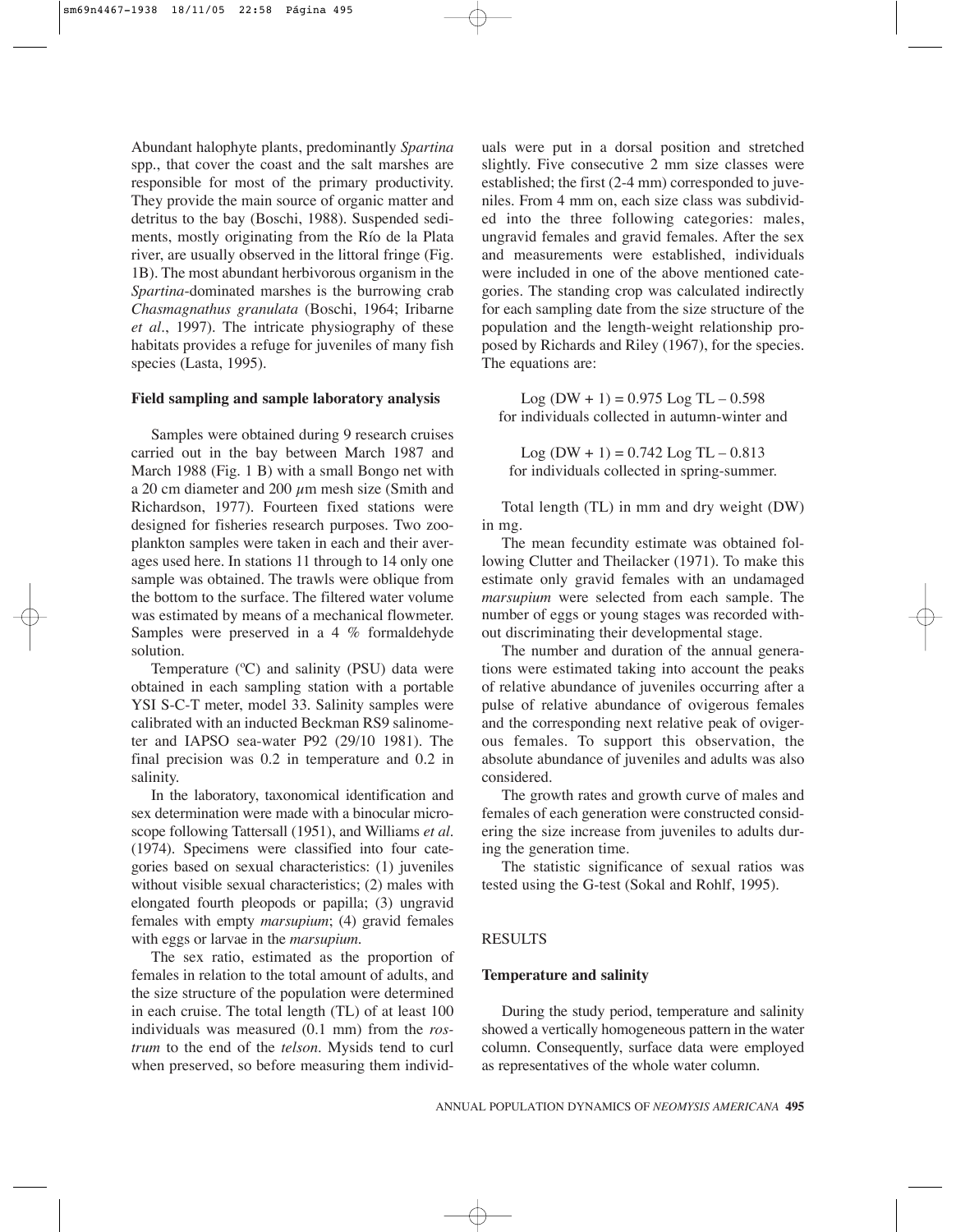

FIG. 2. – Horizontal distribution of surface temperature, expressed in °C (A, B, C, D), and salinity, expressed in PSU (E, F, G, H) in 4 sampling dates representative of four typical hydrographic patterns occurring in the bay.

Temperature values fluctuated between minimum values (10ºC-11ºC) in winter and maximum values (23ºC-24ºC) in summer (Fig. 2A-D).

As expected, salinity values in the range of 10 to 24 PSU showed strong variability due to the influence of the Río de la Plata river and tributaries or to the incoming marine waters (Fig. 1A and B). Therefore, the bay offered two conditions: high influence of freshwater runoff with values of 10 PSU or influence of marine waters that reached values higher than 20 PSU. However, the southern zone, between Punta Rasa (PR) and San Clemente "ría", was permanently influenced by shelf marine waters. The influx of marine waters penetrated into the bay from the south and reached the low depth littoral area, including rivers and streams (Figs. 2E-H).

#### **Abundance and standing crop**

*N. americana* was found in SB throughout the study year (Fig. 3), with the highest densities of adults and juveniles recorded in winter (June 1987) and summer (February 1988). Most of the year, mysid abundance in stations 11 through to 14 outnumbered those in the rest of the bay.

The biomass distribution pattern showed the

same trend (Fig. 4), with maximum values recorded in summer (December 1987 and February 1988) and in winter (June 1987) in the southernmost stations.

# **Sex ratio, proportion of gravid females and female fecundity**

Sexes were distinguished from 4 mm TL. The mean proportion of females in relation to the total number of adults was 0.59 (Fig. 5A). However, a significant difference in the proportion of females between the months was detected  $(G = 118.34**, p<$ 0.0000). Maximum values were observed in March (0.78), June (0.68) and September (0.73) 1987.

The presence of gravid females all year long, indicated a continuous reproductive activity (Fig. 5B). However, proportions of gravid females on the total females reached their maximum in spring (0.6) and summer (0.4) and were close to 0.2 during the rest of the year.

The mean number of embryos per female fluctuated between 7.25 (s.e. 1.05) and 26.82 (s.e. 1.59) during the year (Fig. 5C). At the beginning of the study period the lowest values corresponded to autumn (May 1987) and the highest to winter (August and September).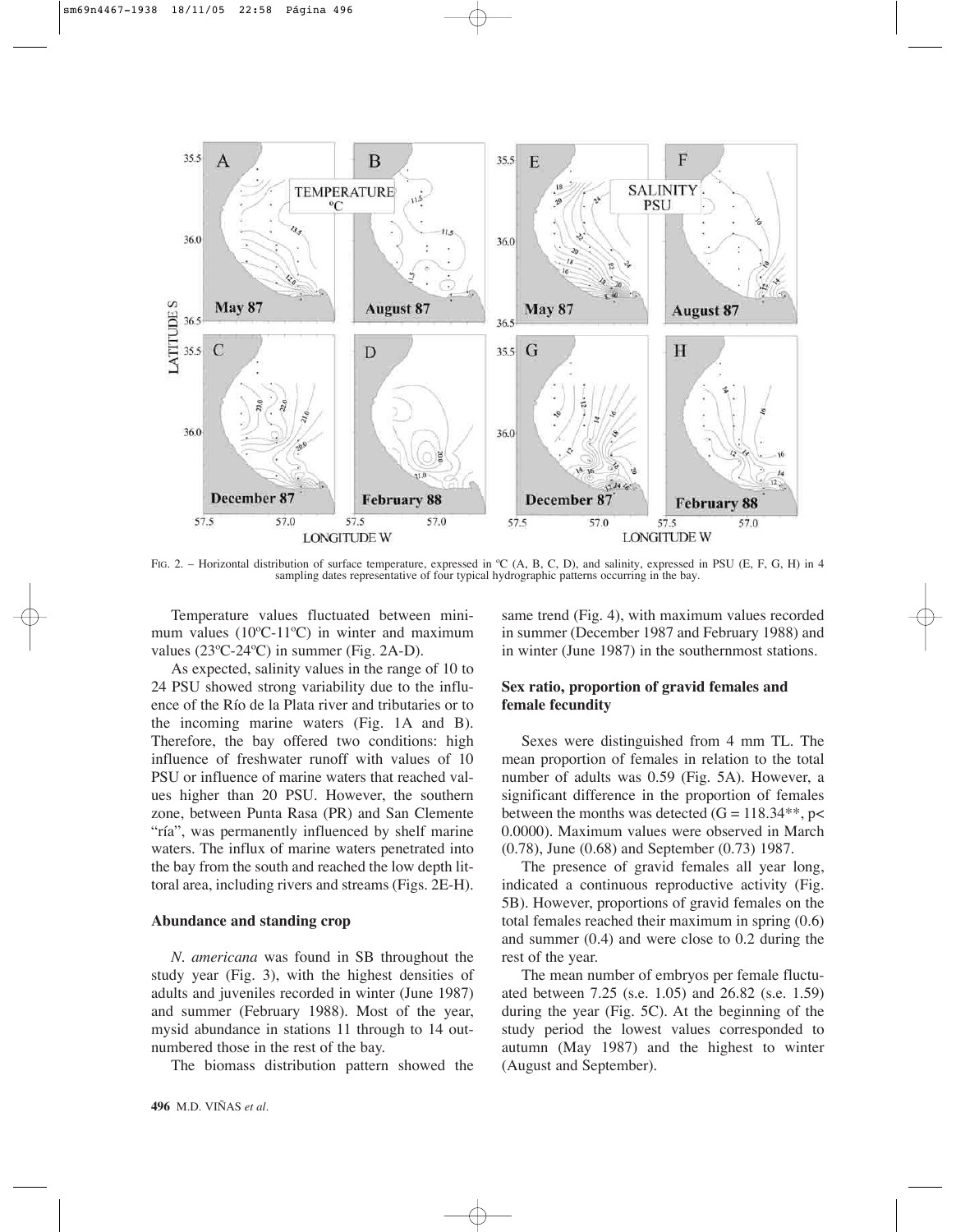

FIG. 3. – Seasonal variation of abundance (ind. m-3) of *Neomysis americana* in SB during the study year. White bars: juveniles; grey bars: adults.



FIG. 4. – Seasonal variation of biomass (µg DW m-3) of *Neomysis americana* in SB during the study year.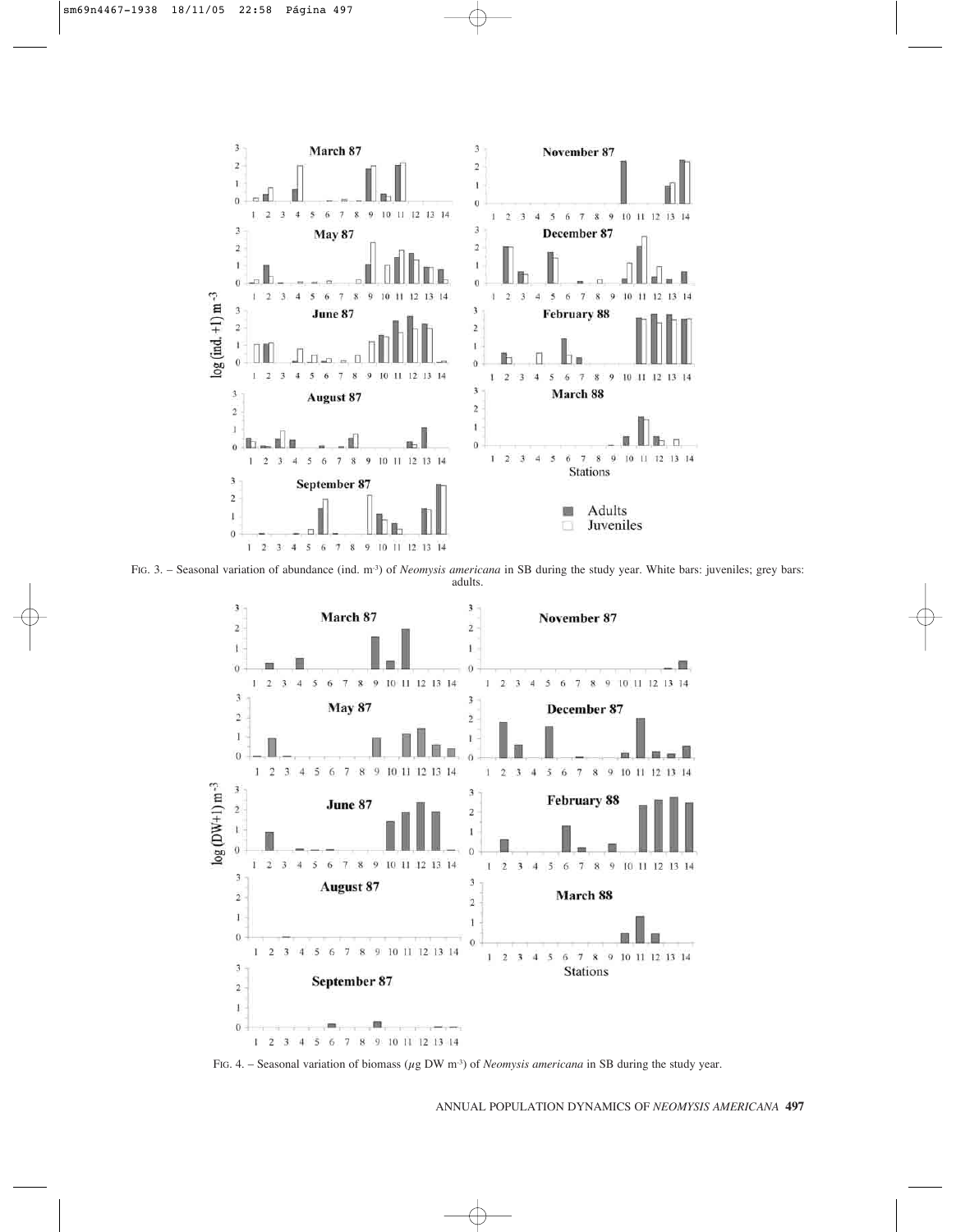

FIG. 5. – Annual variation of: (A) the sex-ratio, (B) the proportion of gravid females in the total females and (C) the mean number of embryos (± SD) per female of *Neomysis americana*. Figures on top of the bars in (A) and (B) indicate the number of observations.

A significant positive relationship  $(F (1, 256) =$ 144.15, p<0.000000)) was found between the ln number of embryos and the ln TL of females (Fig. 6), with a higher dispersion of values in the intermediate size classes.

## **Number, timing and growth rates of the generations**

The estimate of the number and duration of annual generations was based on the mean data obtained in the southern stations (9 through to 14) where the population was better represented in number and size classes throughout the year.

At the beginning of the sampling period, during March and May 1987 (Figs. 3 and 7), juveniles dominated the *N. americana* population. Individuals of the overwintering generation (G1) continued growing during winter (June and July) to reach their maximum size in August. In September, a new generation (G2) of juveniles occurred, preceded by an increasing percentage of gravid females. Growth of this generation finished in November with maximum sizes of both sexes. Figure 3 clearly shows that



FIG. 6. – Relationship between the number of embryos per female of *Neomysis americana* and female size.

the highest annual percentage of gravid females that occurred that month gave place to a new peak of juveniles in December (G3). A high percentage of juveniles was also observed in February 1988 as a result of a period of intense reproduction that coincided with the highest temperatures of the year. This fact was confirmed by the absolute abundance of juveniles during the period (Fig. 3). In March 1988 the population was composed of very few individuals of different sizes (Figs. 3 and 7).

The growth curve (Fig. 8 and Table 1) that relates the mean TL of adults belonging to each of the three generations to their duration showed a rapid growth of G1 in autumn followed by a growth decrease during winter; males and females matured in about 5 months and grew to an average size of 8.4 and 9.6 mm respectively. The growth rates were 0.037 and  $0.039$  mm day<sup>-1</sup> for males and females respectively. G2, present during spring, showed a marked increase in growth, which was faster in females  $(0.188 \text{ mm day}^{-1})$  than in males  $(0.105 \text{ mm day}^{-1})$ . Adults of this generation matured in 1.5 months and reached an average size of 7.8 mm for males and 8.7 mm for females. Sexes of G3, present during summer, showed intermediate values (0.074) for males and (0.078) for females, and also matured in 1.5 months. Adults were the smallest of the year, with a mean size of 6.5 mm and 6.7 mm for males and females respectively.

#### DISCUSSION

Throughout the study period three annual generations of *Neomysis americana* were recorded in SB,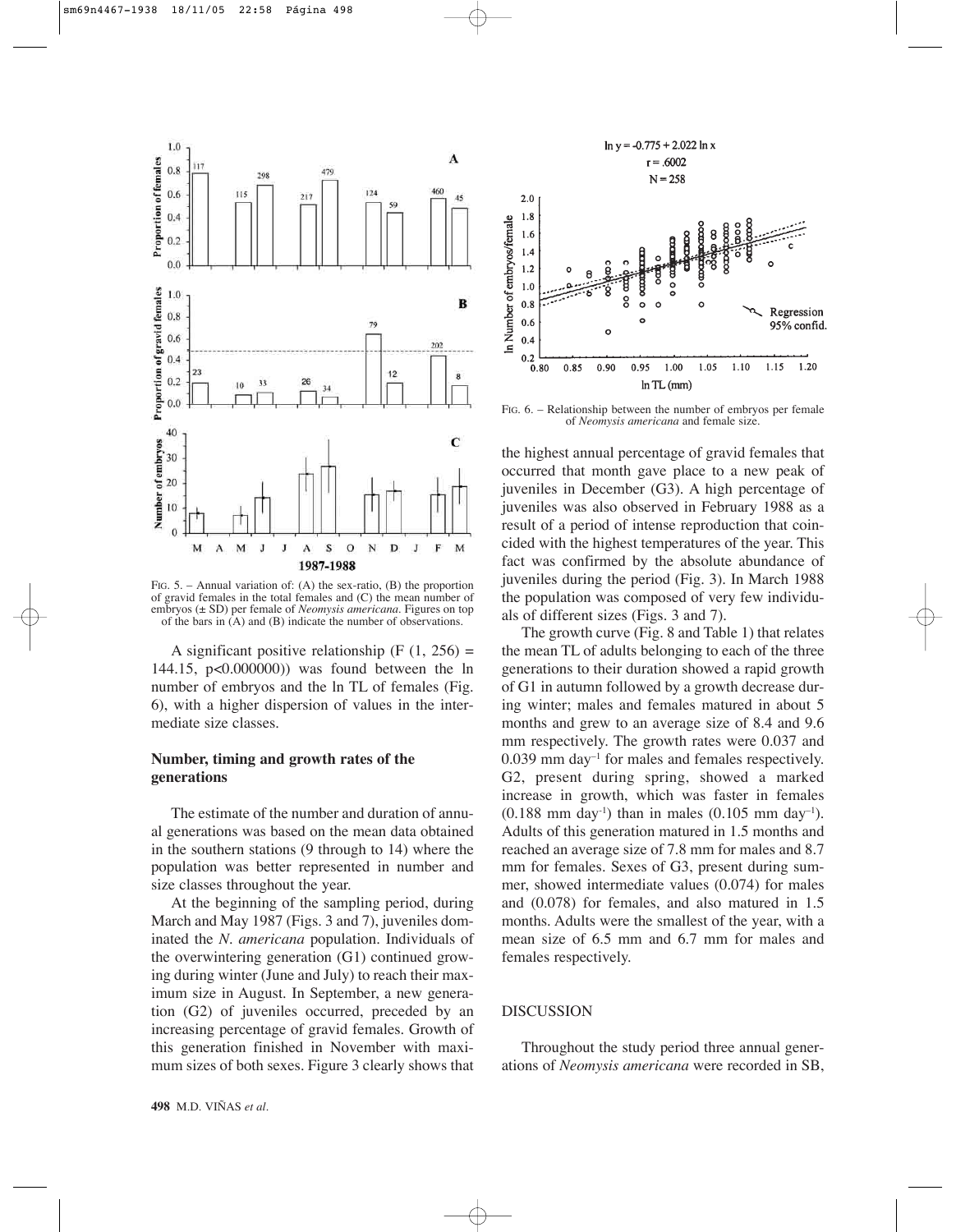

FIG. 7. – Relative abundance of the different developmental stages of *Neomysis americana* during the study period, with indication of the start of each new generation. (J) juveniles, (M) males, (F) females, GF (gravid females), G (generation).



FIG. 8.  $-$  (A) Oversimplification of the growth curve of the three annual generations (G1, G2 and G3) estimated for *Neomysis americana.* (B) Evolution of temperature values during the study year. See Table 1 for more details.

with the highest densities in spring and summer and the continuous presence of juveniles. Depending on the latitude, two or three generations a year were reported in different locations of the eastern coast of the U.S.A. (Table 2). Species of mysids producing three generations per year usually exhibit more or less continuous breeding with periods of seasonal

TABLE 1. – Mean size  $(\pm SD)$  of males and females of the three annual generations of *Neomysis americana*. \* Size of juveniles of each generation. In brackets: number of individuals measured.

| Dates                                                        | Males                                                                             | Females                                                                           |  |  |
|--------------------------------------------------------------|-----------------------------------------------------------------------------------|-----------------------------------------------------------------------------------|--|--|
| Generation 1<br>13.03.87<br>14.05.87<br>19.06.87<br>08.08.87 | $3*(299)$<br>$5.9 \pm 0.32$ (102)<br>$7.4 \pm 0.48$ (262)<br>$8.4 \pm 0.31$ (226) | $3*(299)$<br>$6.3 \pm 0.52$ (117)<br>$5.8 \pm 2.74$ (300)<br>$9.6 \pm 0.26$ (291) |  |  |
| Generation 2<br>18.09.87<br>04.11.87                         | $3*(436)$<br>$7.82 \pm 0.25$ (135)                                                | $3*(436)$<br>$8.66 \pm 0.14(142)$                                                 |  |  |
| Generation 3<br>17.12.87<br>03.02.88                         | $3*(375)$<br>$6.46 \pm 0.26$ (173)                                                | $3*(375)$<br>$6.68 \pm 0.29$ (270)                                                |  |  |

maxima throughout the year (Mauchline, 1980). This coincides with the results obtained in SB where the highest densities of juveniles were observed in summer; only a few young specimens corresponded to winter. In other areas characterized by more severe climatic conditions, winter breeding may be absent (Pezzack and Corey, 1979 and references therein).

Previous studies and the results derived from this work show that in locations where the temperature is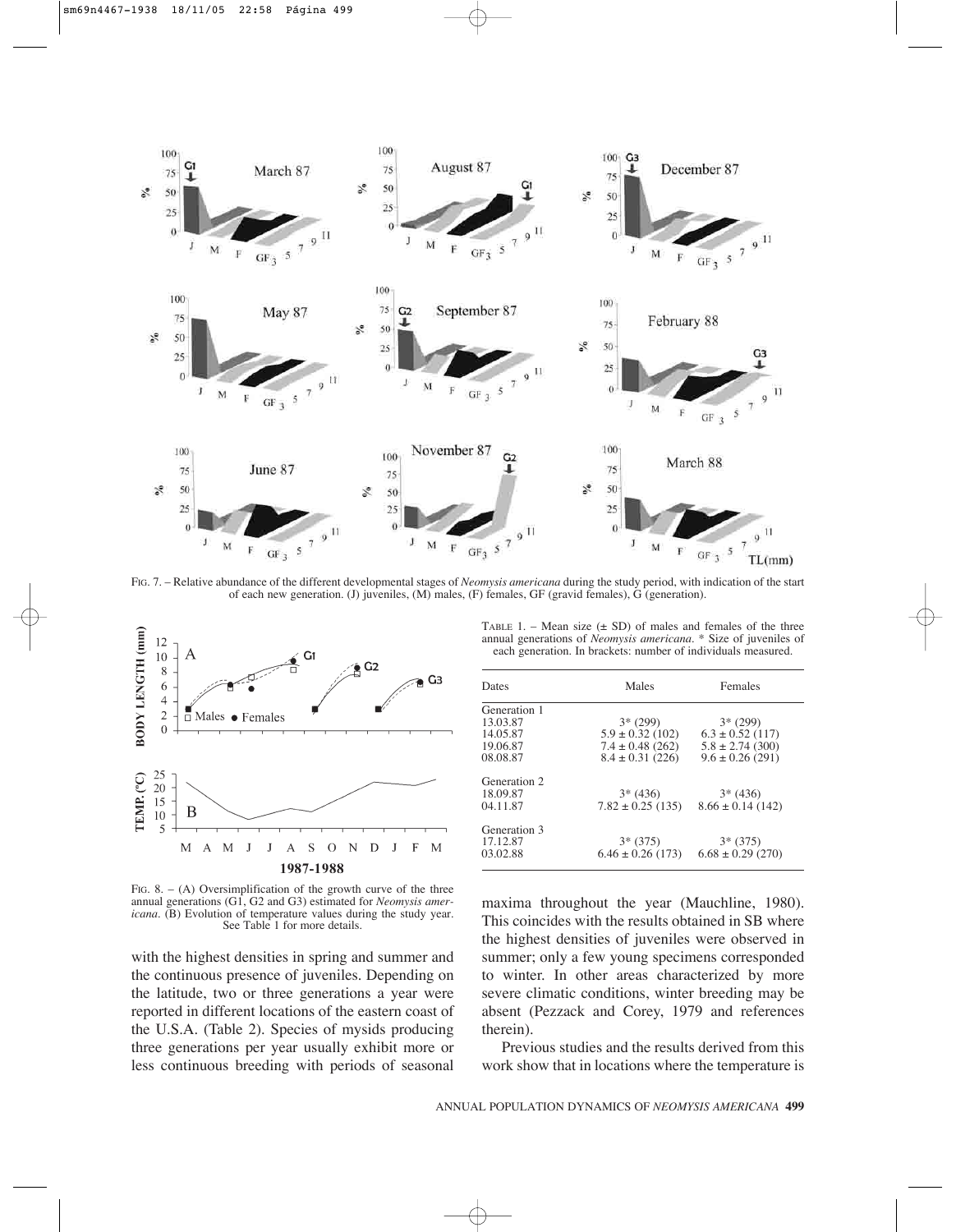|  |  | TABLE 2. - Number of generations of <i>Neomysis americana</i> in different locations of the northern Atlantic compared to present results in |  |  |  |  |
|--|--|----------------------------------------------------------------------------------------------------------------------------------------------|--|--|--|--|
|  |  | Samborombón Bay. The maximum temperature recorded during the warmest period of the year is indicated for each location.                      |  |  |  |  |

| Location           | Number of generations<br>Latitude range |    | Maximum temperature $(^{\circ}C)$ | References                                   |
|--------------------|-----------------------------------------|----|-----------------------------------|----------------------------------------------|
| St. John River     | 50-40 $^{\circ}$ N                      |    | $~<$ 20                           | Talbot (unpublished)*                        |
| Passamaquoddy Bay  | $50-40$ ° N                             |    | ~120                              | Pezzack and Corey (1979)                     |
| Georges Bank       | $50-40$ ° N                             |    | < 20                              | Wigley and Burns (1971)<br>Whitey $(1948)$ * |
| Narragansett Bay   | 50-40 $^{\circ}$ N                      |    | > 20                              | Herman $(1962)$ *                            |
| Long Island Sound  | $40-30$ ° N                             | 2? | > 20                              | Richards and Riley (1967)                    |
| Inland River Inlet | $40-30^\circ$ N                         |    | > 20                              | Hopkins $(1965)$                             |
| Chesapeake Bay     | $40-30^\circ$ N                         |    | > 20                              | Cowles $(1930)$ *                            |
| Samborombón Bay    | $40-30^\circ$ S                         |    | > 20                              | Present work                                 |

\* From Pezzack and Corey (1979)

20ºC or over during the warm period of the year, three annual generations of *N. americana* can be expected. If the maximum temperature is lower than 20ºC, only two annual generations occur at latitudes higher than 40<sup>°</sup> (Table 2).

Growth rates of males  $(0.074 \text{ mm day}^{-1})$  and females (0.078 mm day-1 ) of *N. americana* for the summer generation were higher than those reported for the species in other locations with lower thermal ranges (Pezzack and Corey, 1979). The strong temperature dependence found in the growth rate of this species (Pezzack and Corey, 1979), and of *N. intermedia* (Toda *et al.,* 1984), would indicate that the growth rate and generation length are controlled mainly by temperature. In our study, the summer breeding generation (December 1987-March 1988) matures rapidly and bred in about 1.5 months, a shorter period than that of other generations of the year. Coincidently, Pezzack and Corey (1979), observed that temperature had a positive effect on duration in a given location.

The presence of gravid females was recorded all year long, indicating continuous reproduction of *N. americana,* as observed in other populations under favourable environmental conditions (Pezzack and Corey, 1979). In the coldest locations of its geographic distribution (*e.g.* Passamaquoddy Bay, 45ºN), only a few gravid females were observed in winter, with no evidence of young specimens being released during that season (Pezzack and Corey, 1979). In laboratory experiments, the authors did not observe any development of eggs at low temperatures ( $\leq 4$ °C). However, in SB, high fecundity values were recorded even during winter, probably because the lowest temperatures recorded  $(> 10^{\circ}C)$  were favourable to reproduction processes.

The high number of summer juveniles and the low percentage of females during the period, when compared to the rest of the year, suggest that multi-

**500** M.D. VIÑAS *et al.*

ple broods per female may occur. The process was frequently observed in many mysids (Mauchline, 1980), including *N. americana,* whose summerbreeding females were able to produce two or three broods in the laboratory (Pezzack and Corey, 1979). Most females released eggs of the next brood into the *marsupium* the same night the young specimens of the previous brood were released.

A clear trend between brood size and female length was observed in *N. americana,* with the largest females producing the largest broods, as recorded in several mysid species (Mauchline, 1980). However, as expected a large variance in brood size within any given size class was observed (Mauchline, 1980; Pezzack and Corey, 1979). On a seasonal scale, the largest females producing the highest number of embryos per *marsupium* were caught in SB in winter. Accordingly, previous field observations (Wigley and Burns, 1971; Pezzack and Corey, 1979), and laboratory experiences (Toda et al., 1984), showed an inverse relationship between the brood size and the temperature in this and other species of *Neomysis.* The brood sizes observed in our specimens of *N. americana* were within the range reported for the northern populations, 6-26 (Wigley and Burns, 1971), except for that of Passamaquoddy Bay which was 32-45 (Pezzack and Corey, 1979), where lower temperature values were recorded (2-20ºC) compared to 8-23ºC in SB.

Females outnumbered males in most of the sampling months, a situation frequently found in mysid populations (Mauchline, 1980), and particularly *N. americana* (Wigley and Burns, 1971). In our study, the highest proportions of females were observed in autumn and winter, coinciding with the start of generations (*i.e*. in March and September 1987, G1 and G2). However, Pezzack and Corey (1979), found that the female:male ratio showed a trend towards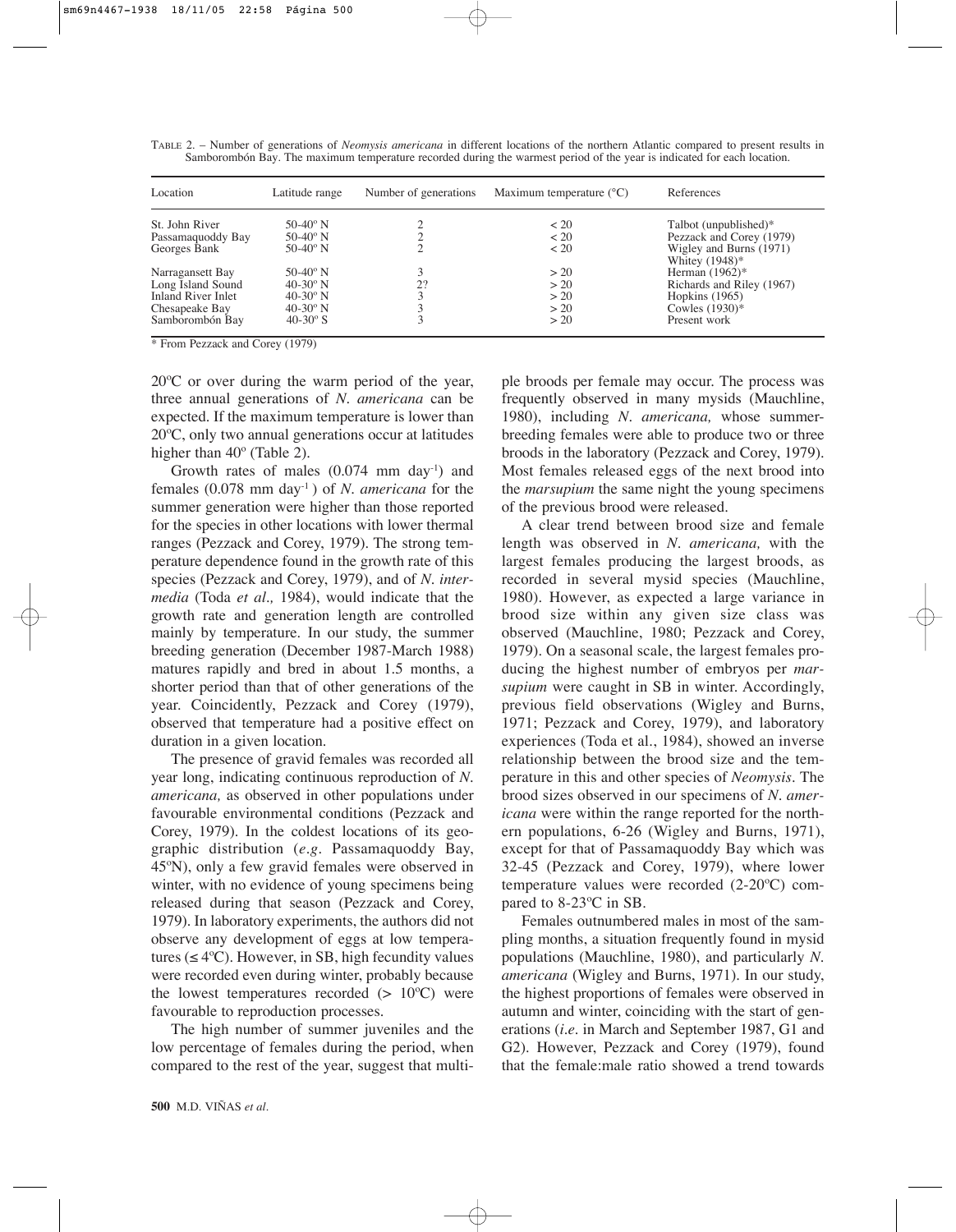higher values during summer with a maximum of 2.6:1 (June) and a minimum of 1:1 during winter. The sex ratio of mysids normally varies between samples and seasons and a consistent reason for the observed fluctuations has not been found so far (Mauchline, 1980 and references therein).

The high growth rates, the existence of three generations per year and the presence of gravid females throughout the year favour the development of an abundant population of the species in our study site. In fact, *Neomysis americana* is among the four dominant components of zooplankton in SB with the highest relative contribution (40-60 %) to the zooplankton biomass in summer and autumn (Mianzan *et al*., 1989; Sorarrain, 1998).

The development of *N. americana* populations probably depends not only on temperature but also on food availability. The highest densities of the species were recorded in the southern stations (Ajó river, San Clemente "ría") all year long. Salt marshes are most extensive in these locations. It was observed that *Spartina,* the dominant plant in SB salt marshes (Boschi, 1964; Iribarne *et al*., 1997), constitutes an important food item for the species in winter (Zagursky and Feller, 1985). The dynamics of the water masses with a net retention movement inside the bay during most part of the year (Lasta, 1995), could also contribute to the constant availability of detritus particles for mysids and other detritivores. Moreover, in the southern stations high densities of *Acartia tonsa,* the dominant copepod species in the bay, were also recorded throughout the year (Mianzan *et al*., 1989; Sorarrain, 1998). This copepod is an important potential prey for *N. americana* (Fulton, 1982). The ability of *N. americana* to substantially increase its clearance rate and maintain high feeding rates at low prey densities (Fulton, 1982), combined with its omnivorous diet could explain in part why the species maintains high abundances during the whole year in the southern sector of the bay, even in winter.

At the highest trophic levels of the food web*, N. americana* constitutes an important feeding item for most juvenile fishes distributed in SB: *Macrodon ancylodon, Micropogonias furnieri*, *Pogonias cromis*, *Parona signata, Lycengraulis olidus,* etc. (Sánchez *et al*., MS). Juveniles of whitemouth croaker (*Micropogonias furnieri*), the most abundant fish in the bay, are unable to ingest hard benthic adult prey (Giberto, 2001), and feed mostly (>73% of incidence) on mysids (Sánchez *et al*., 1991). Feeding on *Neomysis,* juvenile fishes significantly increase their daily energy intake and growth rate (Lankford and Targett, 1997). Over the year, juveniles concentrated mostly in the southern sector (Lasta *et al*., 1994; Carozza *et al*, in press) where *N. americana* is likely to be constantly available, even in the winter season.

Although based on small scale data, the present study provides the first insight concerning *Neomysis americana* population dynamics in the Río de la Plata estuary and suggests the key role the species plays in the trophic food web of Samborombón Bay. Some considerations about the possible influence of hydrographic conditions on the development of the species are also presented. Research currently in progress is focused on the distribution pattern of the species at a larger spatial scale within the estuary in relation to environmental factors. Abundance and distribution of particulate organic matter deserves special attention.

#### ACKNOWLEDGEMENTS

The National Institute for Fisheries Research and Development (INIDEP, Coastal Project) provided the research vessels and most of the laboratory facilities.

The satellite image (Fig. 1) was obtained by The Argentine National Commission of Space Activities (CONAE), Falda del Carmen Station, Province of Córdoba, Argentina, kindly processed by Domingo Antonio Gagliardini. This work was partially supported by the National University of Mar del Plata grants: EXA 188/00, EXA 277/03 and 15/ E 188; the Antorchas Foundation grant No. 13817-5 and the National Agency for the Scientific and Technical Promotion grant No. 07-08424. This is INIDEP Contribution No. 1375.

#### REFERENCES

- Bond-Buckup, G. and L. Tavares. 1998. Malacostraca-Peracarida. Mysidacea. In: P.S Young (ed.)., *Catalogue of Crustacea of Brazil*, Museu Nacional, Série Livros n. 6, pp. 525-531. Rio de Janeiro, Brasil.
- Boschi, E.E. 1964. Los Crustáceos Decápodos Brachyura del litoral Bonaerense (R. Argentina). *Bol. Inst. Biol. Mar*., 6: 1-99.
- Boschi, E.E. 1988. El ecosistema estuarial del Río de la Plata (Argentina y Uruguay). *An. Inst. Cienc*. *Mar Limnol. Univ. Nac. Autón. Méx*., 15 (2): 159-182.
- Calliari, D., G. Cervetto, M. Gomez and D. Bastreri. 2001. Shortterm variability in abundance and vertical distribution of the opossum shrimp *Neomysis americana* in the Solís Grande river estuary, Uruguay. *Atlântica*, 23: 117-125.
- Carozza, C., C. Lasta, C. Ruarte, C. Cotrina, H. Mianzan and M. Acha. – in press. Corvina rubia (*Micropogonias furnieri*). In: S.